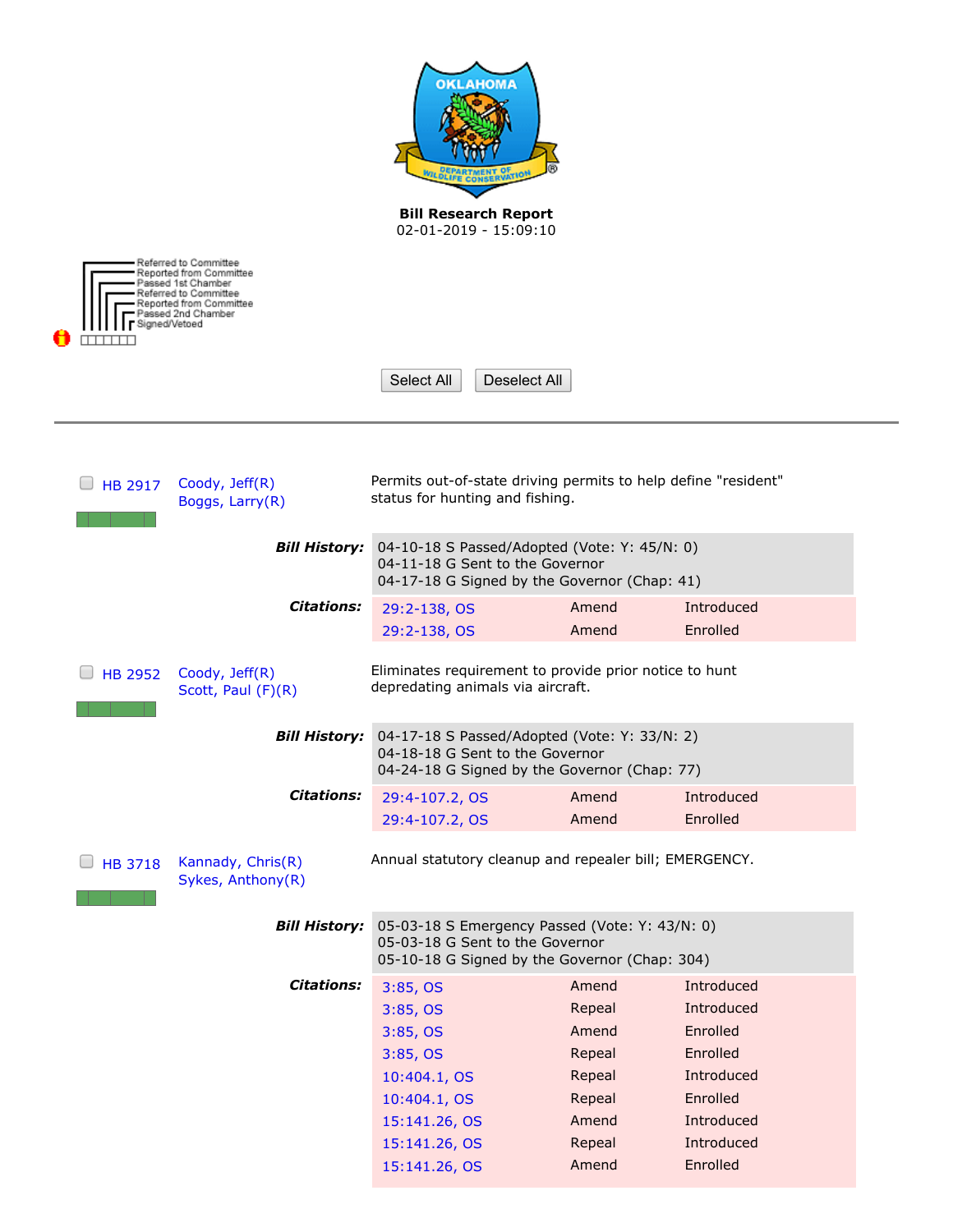| 15:141.26, OS    | Repeal | Enrolled   |  |
|------------------|--------|------------|--|
| 20:1313.2, OS    | Amend  | Introduced |  |
| 20:1313.2, OS    | Repeal | Introduced |  |
| 20:1313.2, OS    | Amend  | Enrolled   |  |
| 20:1313.2, OS    | Repeal | Enrolled   |  |
| 21:1277, OS      | Amend  | Introduced |  |
| 21:1277, OS      | Repeal | Introduced |  |
| 21:1277, OS      | Amend  | Enrolled   |  |
| 21:1277, OS      | Repeal | Enrolled   |  |
| 22:991a, OS      | Amend  | Introduced |  |
| 22:991a, OS      | Repeal | Introduced |  |
| 22:991a, OS      | Amend  | Enrolled   |  |
| 22:991a, OS      | Repeal | Enrolled   |  |
| 29:4-112, OS     | Repeal | Introduced |  |
| 29:4-112, OS     | Repeal | Enrolled   |  |
| 37A:1-103, OS    | Amend  | Introduced |  |
| 37A:1-103, OS    | Repeal | Introduced |  |
| 37A:1-103, OS    | Amend  | Enrolled   |  |
| 37A: 1-103, OS   | Repeal | Enrolled   |  |
| 47:1135.5, OS    | Amend  | Introduced |  |
| 47:1135.5, OS    | Repeal | Introduced |  |
| 47:1135.5, OS    | Amend  | Enrolled   |  |
| 47:1135.5, OS    | Repeal | Enrolled   |  |
| 51:6, OS         | Amend  | Introduced |  |
| 51:6, OS         | Repeal | Introduced |  |
| 51:6, OS         | Amend  | Enrolled   |  |
| 51:6, OS         | Repeal | Enrolled   |  |
| 70:1210.508C, OS | Repeal | Introduced |  |
| 70:1210.508C, OS | Repeal | Enrolled   |  |
| 70:17-105, OS    | Amend  | Introduced |  |
| 70:17-105, OS    | Repeal | Introduced |  |
| 70:17-105, OS    | Amend  | Enrolled   |  |
| 70:17-105, OS    | Repeal | Enrolled   |  |
| 74:166.7, OS     | Amend  | Introduced |  |
| 74:166.7, OS     | Repeal | Introduced |  |
| 74:166.7, OS     | Amend  | Enrolled   |  |
| 74:166.7, OS     | Repeal | Enrolled   |  |

| <b>Bill History:</b> | 04-30-18 S Senate concurred in House amendments (Vote: Y: 39/N:<br>6)<br>05-01-18 G Sent to the Governor<br>05-07-18 G Signed by the Governor (Chap: 235) |                |                                    |  |  |  |  |
|----------------------|-----------------------------------------------------------------------------------------------------------------------------------------------------------|----------------|------------------------------------|--|--|--|--|
| <b>Citations:</b>    | 29:4-114, OS<br>29:4-130, OS                                                                                                                              | Amend<br>Amend | Introduced<br><b>HC Substitute</b> |  |  |  |  |
|                      | 29:4-130, OS                                                                                                                                              | Amend          | Enrolled                           |  |  |  |  |

[HB 3319](http://www.oklegislature.gov/BillInfo.aspx?Bill=HB3319&Session=1800) [Fetgatter, Scott \(F\)\(R\)](http://www.okhouse.gov/District.aspx?District=16) [Fields, Eddie\(R\)](http://oksenate.gov/Senators/biographies/Fields_bio.aspx)

[SB 1180](http://www.oklegislature.gov/BillInfo.aspx?Bill=SB1180&Session=1800) [Boggs, Larry\(R\)](http://oksenate.gov/Senators/biographies/Boggs_bio.aspx)

<u> El transfer</u>

[Coody, Jeff\(R\)](http://www.okhouse.gov/District.aspx?District=63)

Permits the Department of Wildlife Conservation to conduct controlled, draw, lottery, or raffle hunts.